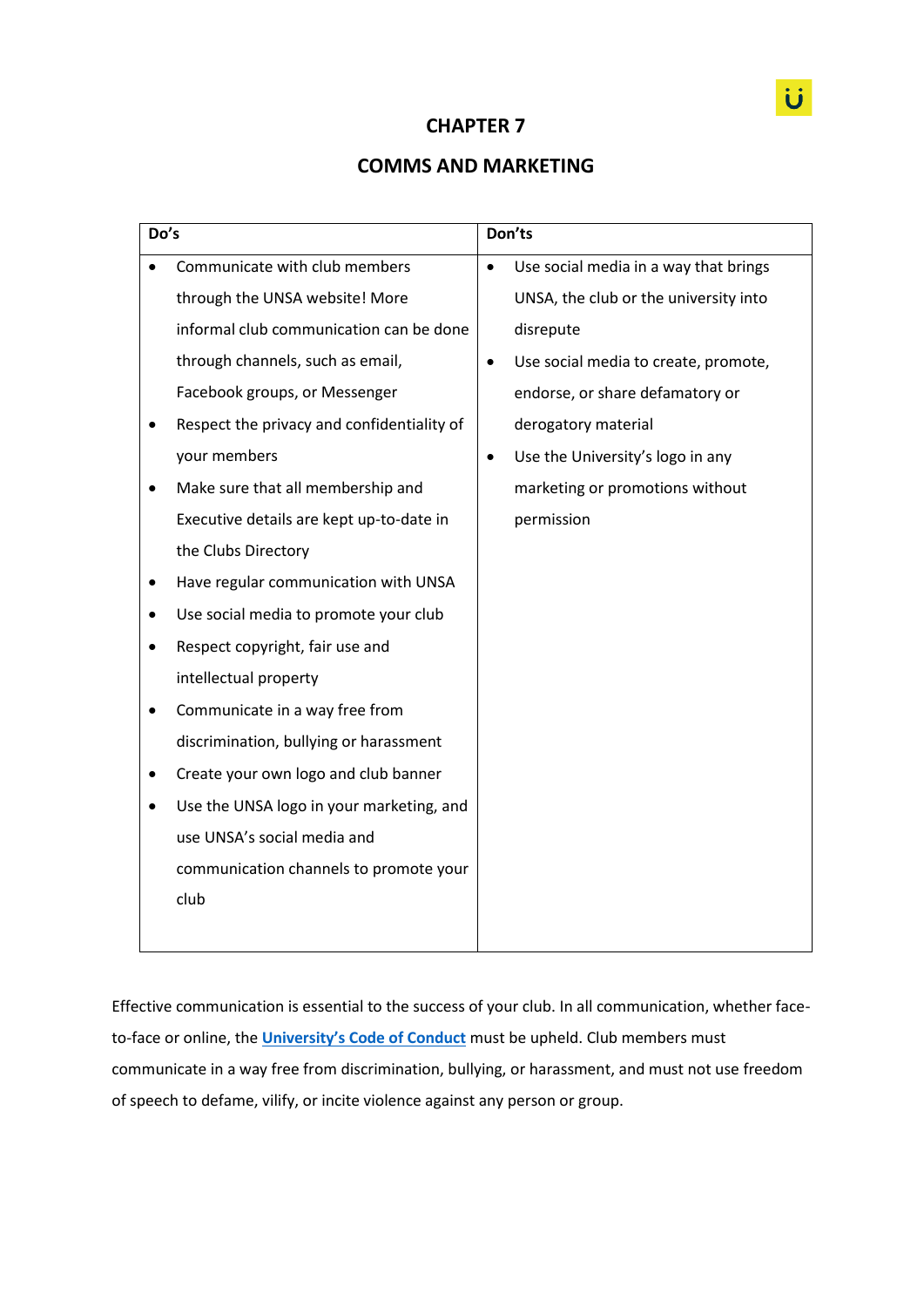# **a. Communication with UNSA**

- At the end of each year club execs must provide UNSA with a yearly report. The Annual Report is something that club executives should take pride in. It can be used to build a legacy for clubs and can be used to demonstrate your skills for future employers. The yearly report will contain:
	- o Minutes from AGM
	- o Your Annual Financial Statement
	- o The contact details of your new executive
	- o Your completed Clubs & Societies Annual Plan template
	- o Your updated Constitution (if any changes have been made)
	- o Two completed Generation Governance certificates (for members of your executive)
- Make sure you cc [unsa-clubs@newcastle.edu.au](mailto:unsa-clubs@newcastle.edu.au) on all communications with the University.

#### **b. Communication with Members**

- All club communication can be done through our new UNSA website! It is important that (at the least) your president and secretary have access to the UNSA website and therefore access to your clubs page, which you are in charge of managing (so get as creative as you wish!).
- It's very important that all club member details be kept private and confidential. Member details must only be accessible by the Executive Committee and the UNSA Staff, and must never be given, shared, or sold to any other person or group. This information may need to be shared with the university.
- If you choose to have a shared email address, accessible by all Executive Members, it is good to have an automatic response stating that it is a shared e-mail. For confidential, private or sensitive messages, direct them to the President or Treasurer's e-mail address. At the start of each year, please record who has access to your clubs e-mail inbox.
- The Treasurer should be cc'ed on any emails that include receipts, or have to do with club finances.

#### **c. Handover**

 It is the responsibility of all outgoing Executive Members to provide a detailed handover to new Executive Members, using the UNSA Handover template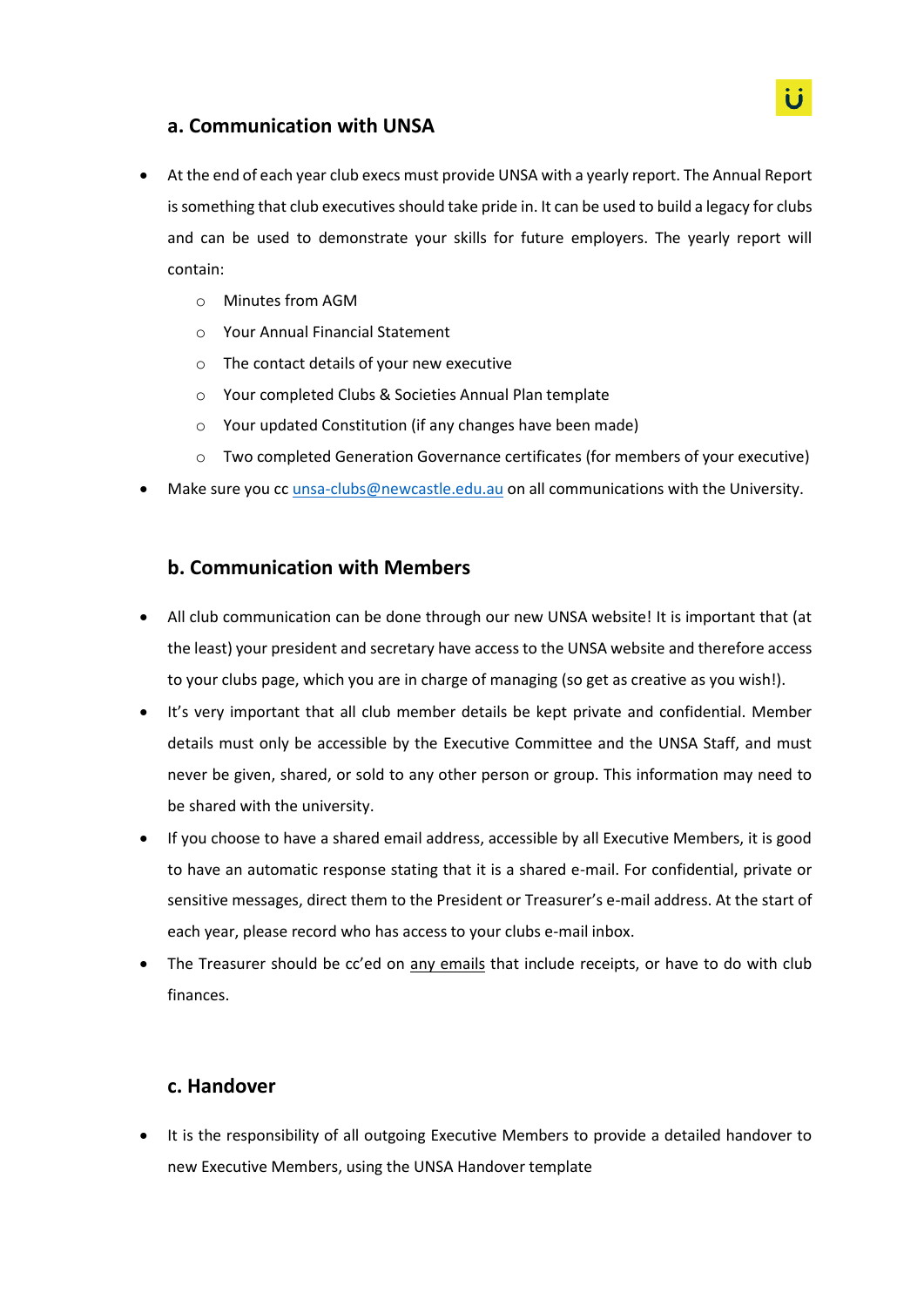

• It is also helpful to include suggestions for the upcoming year – tips on running events, information about what works well and what doesn't, and useful contacts that you found throughout the year. A comprehensive handover will encourage and reassure the new Executive Member, and make sure that your club lives a long and happy life!

# **d. Social Media**

- Online platforms are a great way to stay connected with your Club, to share ideas and resources, and to host meetings. Social media can also be a fantastic tool for self-promotion and marketing.
- The University's *[Social Media Communication Policy](https://policies.newcastle.edu.au/document/view-current.php?id=42#:~:text=At%20all%20times%20while%20engaged,or%20discriminate%20against%20another%20person)* should always be adhered to when using social media to promote your club and communicate with club members.
- When using social media, club members must act in good faith and aim to uphold the good reputation of the University, the club, and UNSA. Clubs and club members must not create, promote, endorse, or share defamatory or derogatory material.

Club members or Executives who use email or media to harass, offend, intimidate, threaten, or humiliate another person or group may be subject to disciplinary action.

Cyberbullying can be reported to the police, and in some circumstances may carry criminal consequences. Members or Executives who post or share false or misleading comments about another person may also be personally liable for defamation.

### **e. Marketing and Promotions**

- Clubs must respect copyright and fair dealing, and always be mindful of the intellectual property of others. For example, if a club wishes to use the University's logo, they should contact the University's Communications Creative Services Team [here.](https://www.newcastle.edu.au/current-staff/our-organisation/reputation-brand-and-communication)
- All club marketing materials must clearly show which club created them.
- If you need help with advertising, UNSA is happy to help promote your event or activity through our media channels – including in OPUS magazine, through our website and mailing list, and on our social media pages.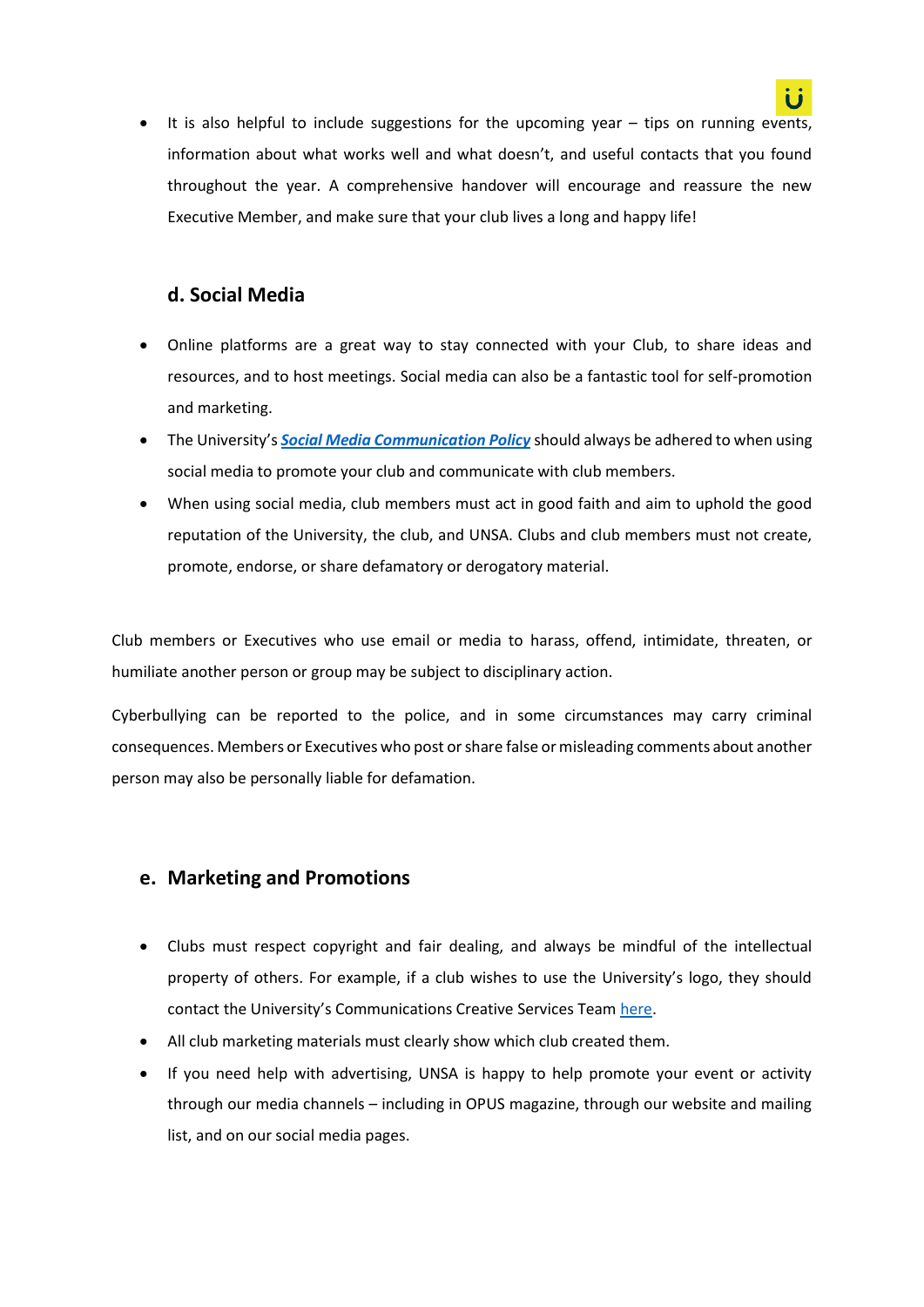UNSA can also help by printing posters, flyers and banners – just reach out to our Clubs Officer and we will put you in touch with the right people!

# **f. O-Week!**

O-Week is one of the most important days of the year for your club! It's an opportunity to show off your club to all new students, and bump up your membership numbers for the coming year. Make sure you have an easy way for members to sign up – via a tablet, QR Code or on a good old printed sign-up sheet. We recommend doing this electronically to avoid double handling.

To apply for a stall at O-Week, your club must be affiliated with UNSA by  $1<sup>st</sup>$  February each year. It's best to start planning for this early so that you have all your ducks in a row by the time O-Week rolls around.

Your stall is the first time many students will hear about your club, so try to make it fun and eyecatching! You may even want to have an up-coming event to help bring more members in, or sell some of your club merchandise. Food is also a good incentive to join a club (did someone say free cupcake with membership sign up?).

Remember that UNSA can help with printing signs and pamphlets, and even help organise a banner or flag – just make sure you give us plenty of notice.

# **g. Tips for online marketing/communication**

Your online platform is like a snapshot into your club, so it is important to brand your club well.

- It is a great idea to have one Executive member (for example, your Secretary) be in charge of your social media and marketing presence to keep tone consistent.
- UNSA has an in-house graphic designer, who can help you to create a logo or colour scheme to help keep your branding consistent and identifiable!
- Try to avoid spamming on your social media platforms.
- Finally, remember that social media is supposed to be fun and engaging! Your social media is often the first point of contact for your club, so use it to draw people in. Instead of simply broadcasting information, try to provide opportunities for engagement with your audience through polls, pictures, or questions.
- QR codes are also a fantastic way to link in-person and online marketing. For example, you can use QR codes at O-Week or at your events that enable members to join up, or register for events.